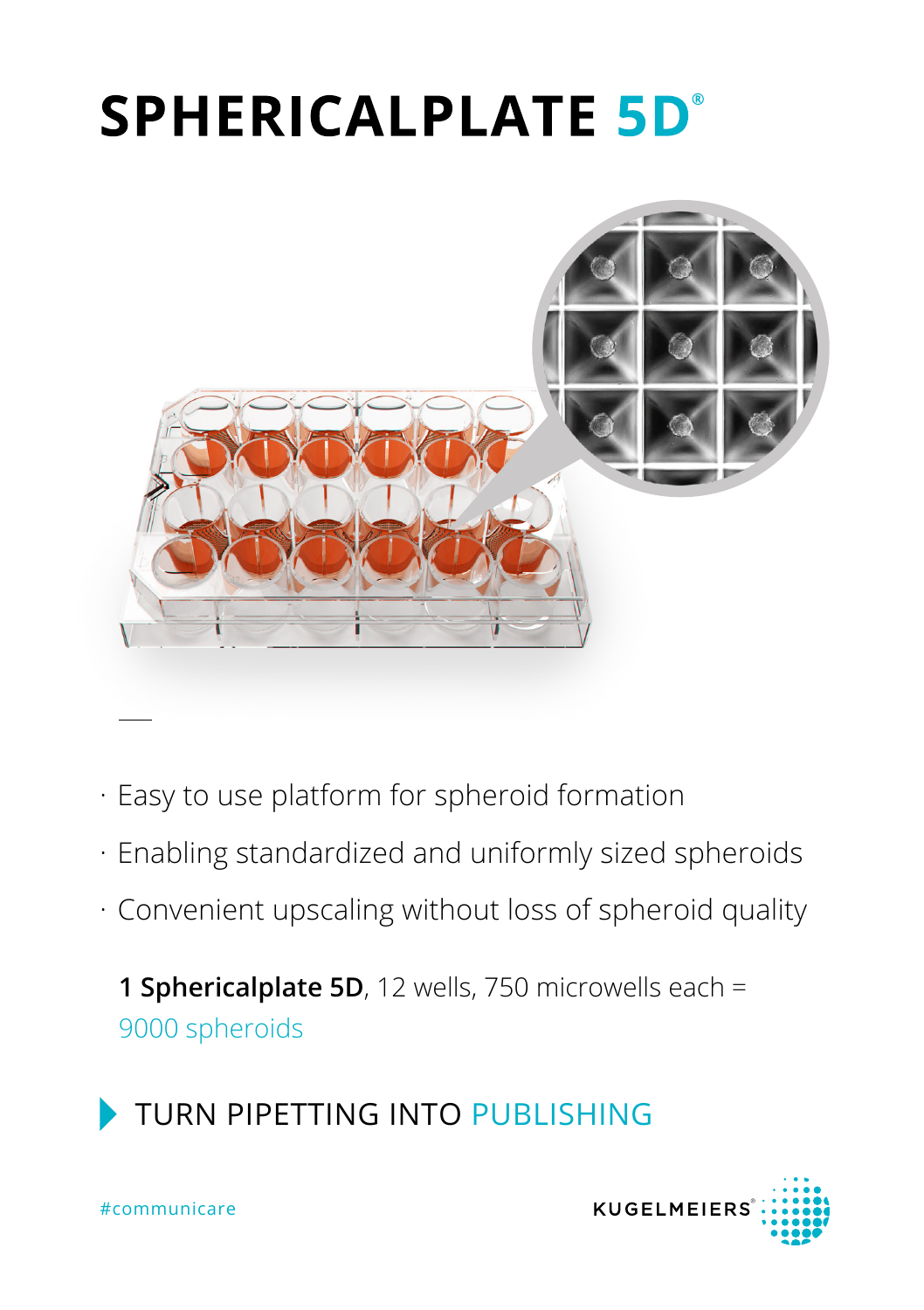# **Sphericalplate 5D SOP in a nutshell**

### **Step 1**

## **Preparation**

Prepare functionalized well with 0.5 mL of medium



### **Step 2**

### **Addition of cells**

Add 0.5 mL of single cell suspension



▶ Step 3

Incubate **Cultivation**



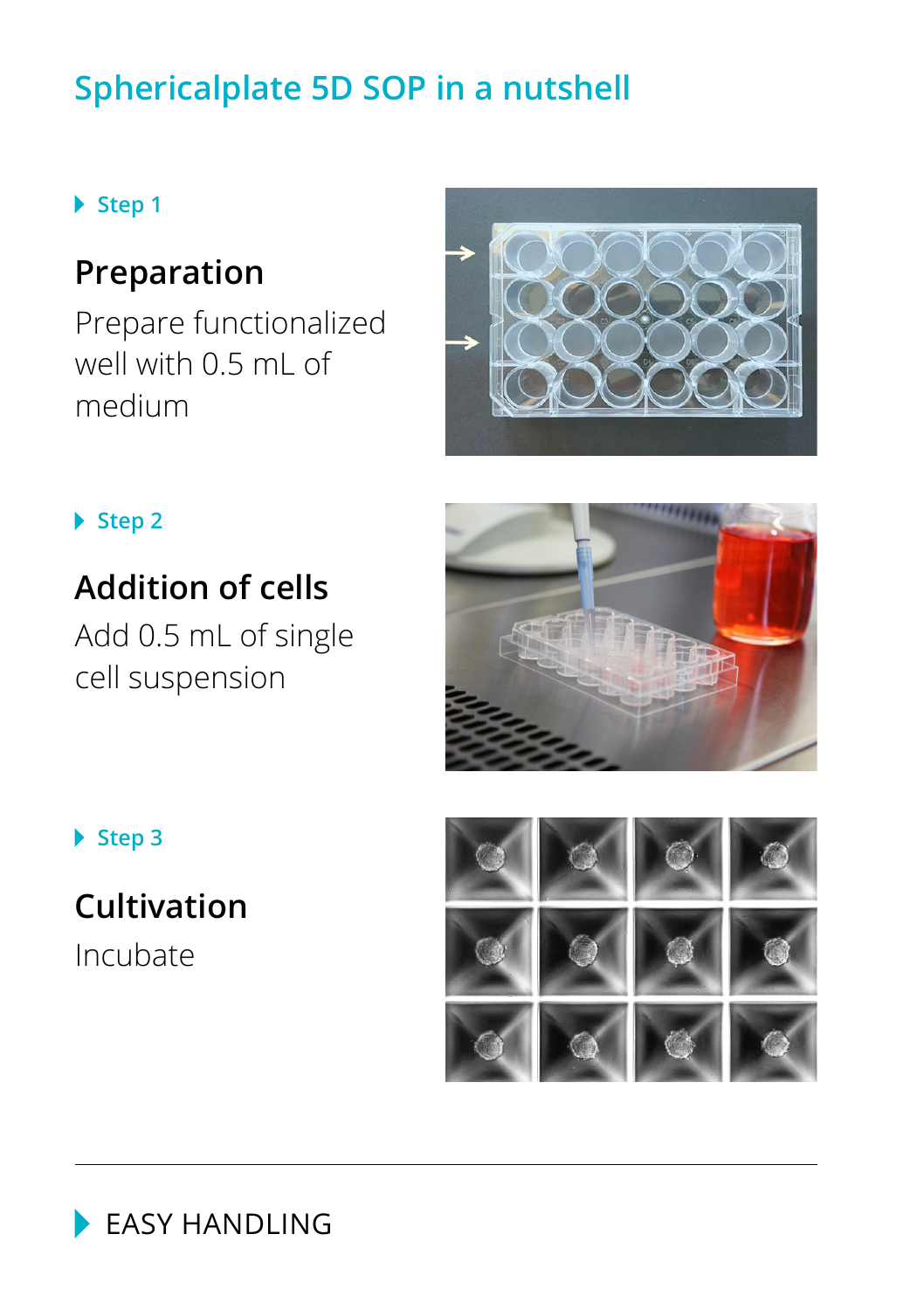### **Sphericalplate 5D SOP extended**

#### **Initial cell seeding**

**D** Before cell seeding, pre-wet the functionalized wells (microwells) of the Sphericalplate 5D using 1 mL rinsing medium. Rinsing fluid can be culture medium with or without serum supplement, or plain PBS. Do not allow the microwells to dry out.

**Note:** Due to the applied coating, the medium usually flows regularly everywhere and the air bubbles are released by themselves. Depending on the medium used, some air bubbles can remain within the microwells. If so, they usually release either by light tapping of the Sphericalplate 5D or by centrifugation at 1000  $\times$  g for 1 min. Visual inspection by bright field microscopy is recommended to ensure that no bubbles remain trapped within microwells.

2 Calculate the desired number of cells per microwell and resuspend the cells considering they will be seeded in 0.5 mL medium per well. Pre-load the well with 0.5 mL of cell-free medium. Then add your cell suspension in another 0.5 mL of medium, for a total of 1 mL per well. Since cells travel by gravity into the microwells, make sure to generate an evenly distributed cell suspension in a short time. The better the cell suspension is mixed, the more regular the spheroids will be.

**Note:** One functionalized well of the Sphericalplate 5D contains 750 microwells. The plate allows a wide range of different sizes of standardized spheroids. On average, for a spheroid to reach 100 µm diameter, 150-600 cells per microwell are needed. For fast-growing cells, it is recommended to seed fewer cells, i.e. 40 cells per microwell. To create large spheroids, it is feasible to load a larger quantity of cells per microwell, i.e. 1'500 cells per microwell.

To obtain a uniform single-cell suspension without cell aggregation, the use of a cell strainer (e.g. 70 µm) is recommended before seeding. Tumor cells, for example, clump less if the cells are not agitated by hitting or shaking the flask while waiting to detach (e.g. during trypsinization).

**3** After seeding, incubate according to the appropriate standard protocol. No further centrifugation is required.